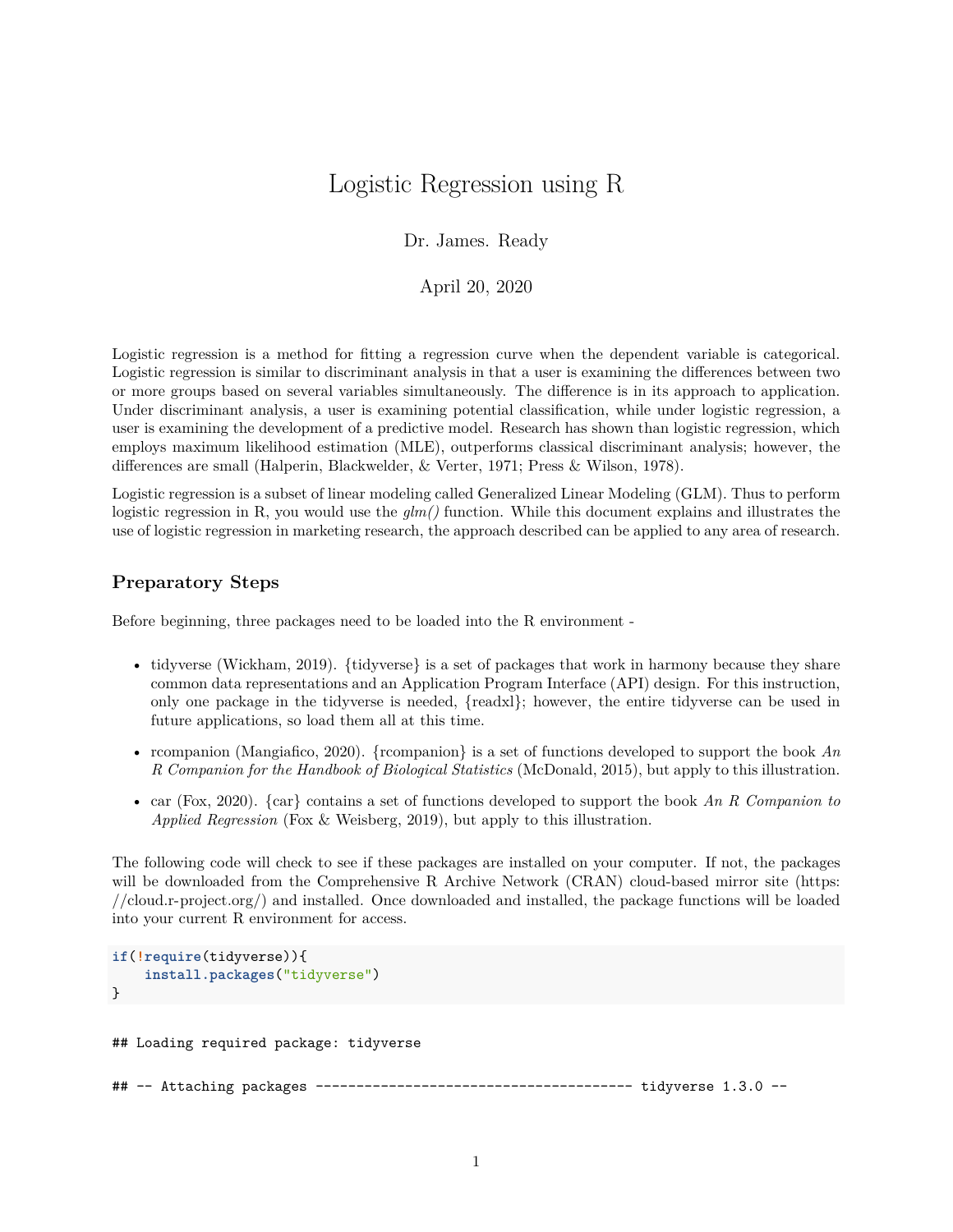```
## v ggplot2 3.3.0 v purrr 0.3.3
## v tibble 3.0.0 v dplyr 0.8.5
## v tidyr 1.0.2 v stringr 1.4.0
## v readr 1.3.1 v forcats 0.5.0
## -- Conflicts ------------------------------------------ tidyverse_conflicts() --
## x dplyr::filter() masks stats::filter()
## x dplyr::lag() masks stats::lag()
if(!require(rcompanion)){
    install.packages("rcompanion")
}
## Loading required package: rcompanion
if(!require(car)){
    install.packages("car")
}
## Loading required package: car
## Loading required package: carData
##
## Attaching package: 'car'
## The following object is masked from 'package:dplyr':
##
## recode
## The following object is masked from 'package:purrr':
##
## some
library(tidyverse)
library(rcompanion)
library(car)
```
### **Logistic Regression**

To understand how to perform logistic regression using R, use the Malhotra (2019) Chapter 18.6 data set. First, let us start with a hypothetical research question -

RQ: Which characteristics of consumer behavior predict loyalty?

Using Null Hypothesis Significance Testing (NHST), a null/alternative hypothesis pairing could be -

- $H_0$ : No characteristics of consumer behavior explain loyalty
- H<sub>A</sub>: Some characteristics explain consumer loyalty.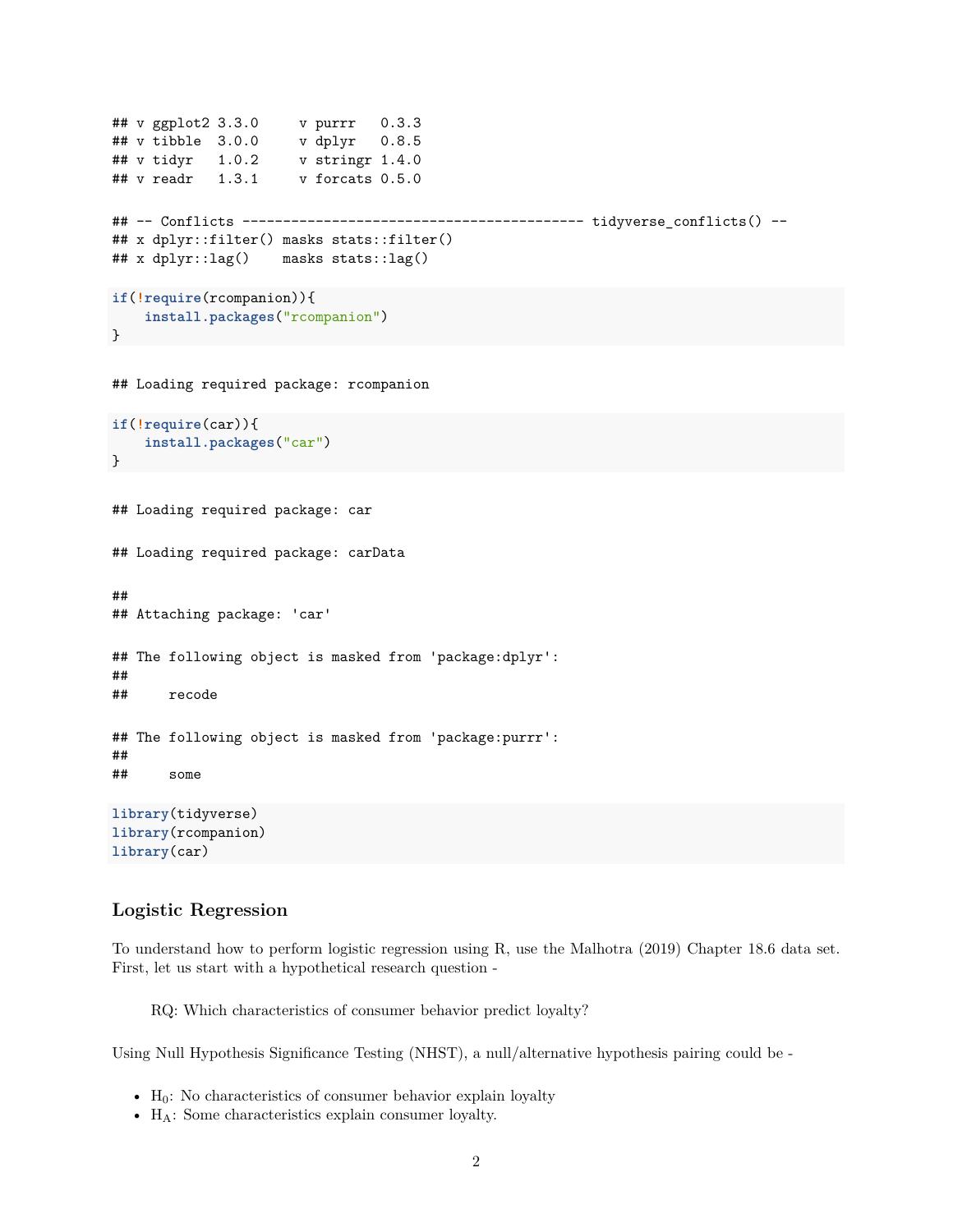To begin the analysis, read the associated Microsoft Excel file containing the data using the *read\_xl* function from the {readxl} package. Once loaded into the R Environment, display some records to confirm the import. The function *file.choose()* allows a user to navigate to where the file was stored when downloaded. The item  $sheet = 3$  selects the third sheet from the Microsoft Excel file, which contains the data for the illustration. The function *head()* displays the first six records for each variable.

```
# import the training data from Malhotra (2019), Table 18.6 (Information on
# Loyalty) to the data frame "loyalty.data." The data for the illustration can
# be found on the third sheet of the Excel file
loyalty.data <- readxl::read_xls(file.choose(), sheet = 3)
# list the first six records along with the column headings
head(loyalty.data)
```

```
## # A tibble: 6 x 5
```

|          |             |           |   |             | no Loyalty Brand Product Shopping |
|----------|-------------|-----------|---|-------------|-----------------------------------|
| ##       | <dbl></dbl> | db1> db1> |   | <dbl></dbl> | $<$ dbl $>$                       |
| ## 1     |             |           |   | З           | 5                                 |
| ## 2     | 2           |           | 6 | 4           | 4                                 |
| ## 3     | 3           |           | 5 | 2           | 4                                 |
| ## $4$   |             |           |   | 5           | 5                                 |
| ## 5     | 5           |           | 6 | 3           |                                   |
| ##<br>-6 | 6           |           | 3 |             | 5                                 |

In our example, the dependent variable is Loyalty. Loyalty has two attributes:  $1 = V$ isited, and  $2 = Did$  not visit. The independent variables are Brand, Product, and Shopping (Malhotra, 2019), which are represented by consumer responses on a 7-point Likert scale.

Next, perform an exploratory data analysis of each independent variable using a histogram via the *hist()* function.

```
# the built-in command 'hist' creates a histogram based on the referenced
# variable. the first example displays the Brand variable with default attributes
hist(loyalty.data$Brand)
```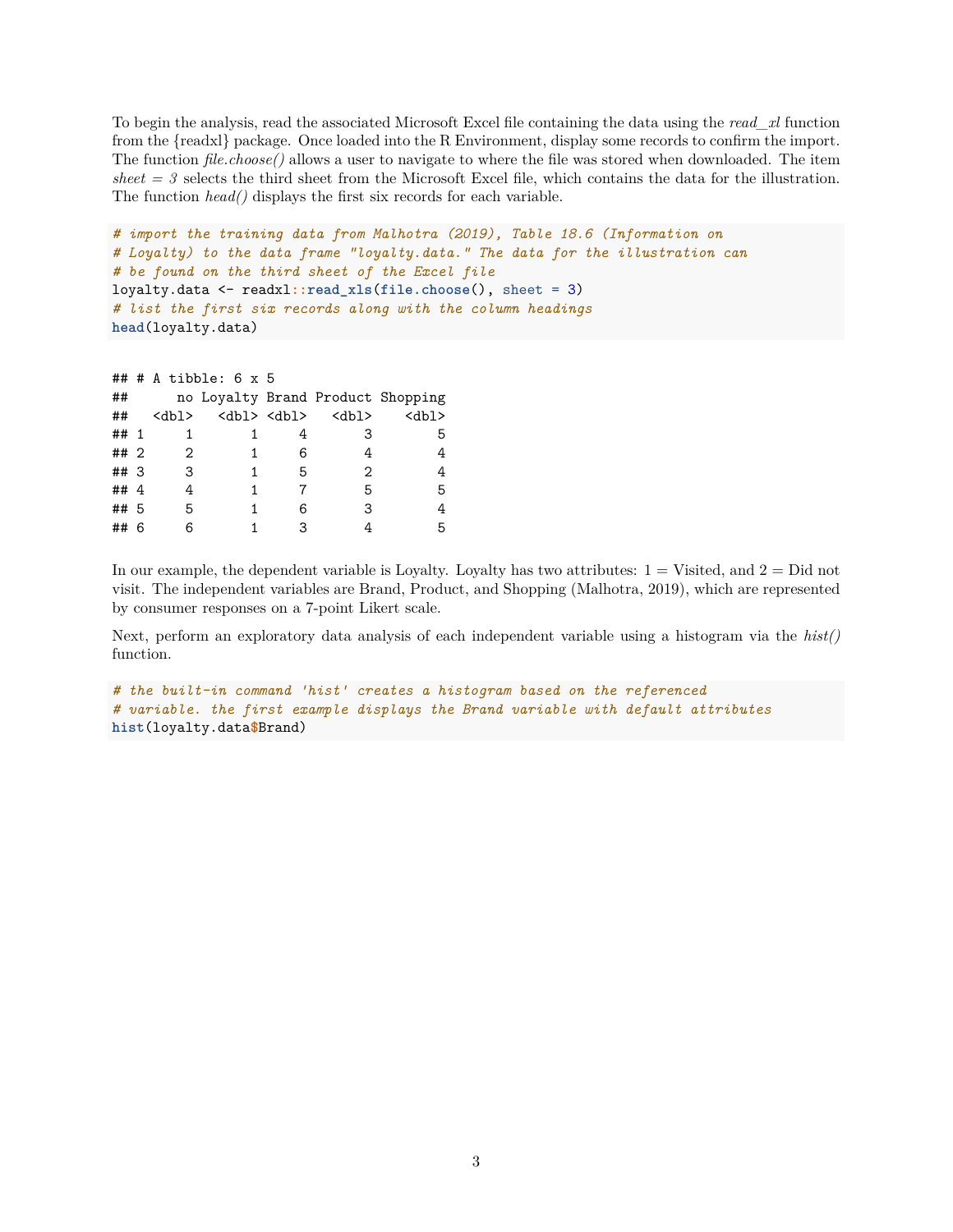

# **Histogram of loyalty.data\$Brand**

*# the second example displays the Product variable, and colors the histogram a # light green* **hist**(loyalty.data**\$**Product, col = "light green")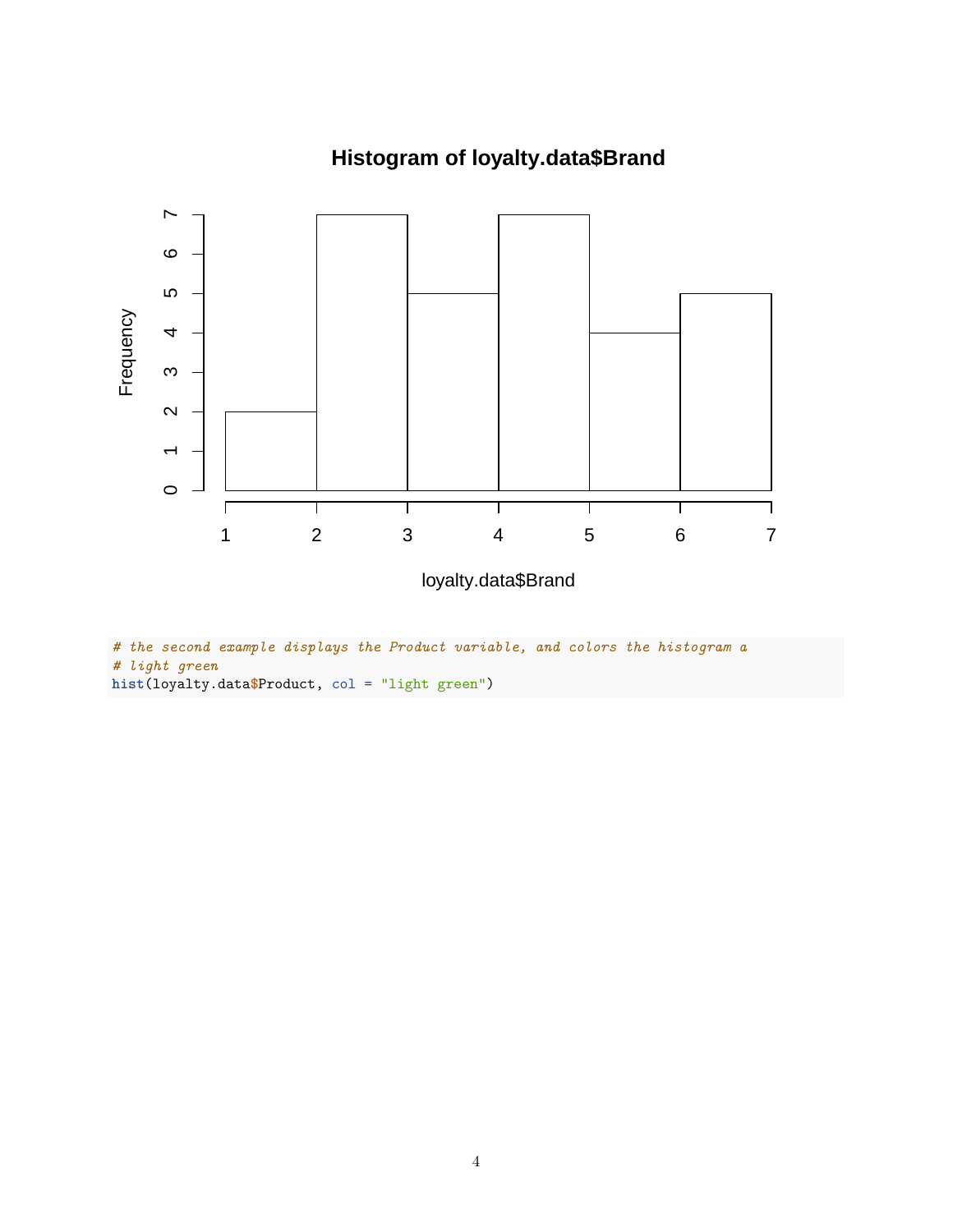

# **Histogram of loyalty.data\$Product**

```
# the third example displays the Shopping variable, colors the bars in yellow,
# changes the default title of the chart, and labels the x-axis as "Score."
hist(loyalty.data$Shopping,
     col = "yellow",main = "Histogram of Shopping",
    xlab = "Score")
```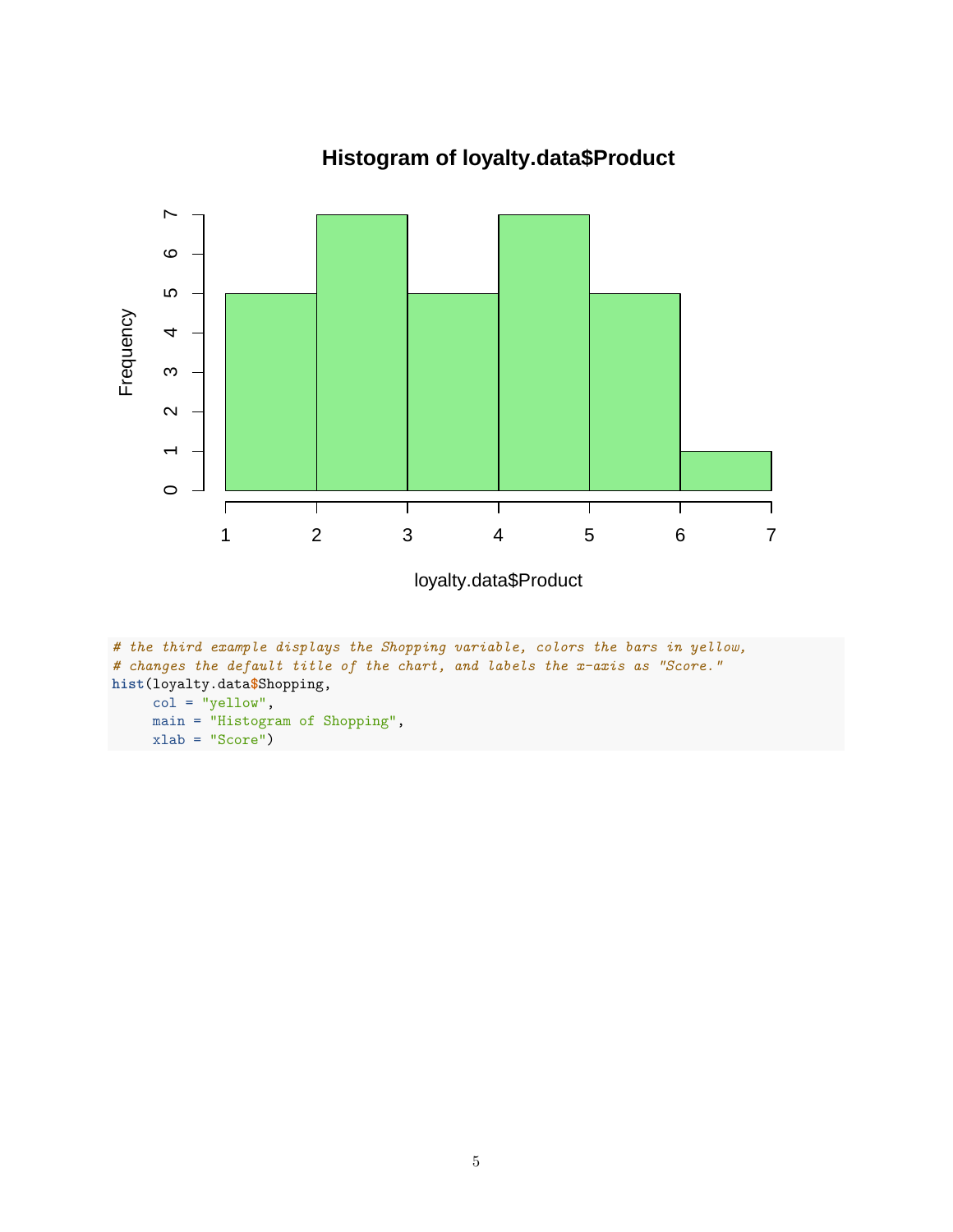## **Histogram of Shopping**



### **Construct the Logistic Regression Model**

To construct a model, the user must specify the dependent and independent variables. In R, the format is -

 $DV \sim IV1 + IV2 + ... IVi$ 

Constructing a model requires an understanding of critical elements -

-The item on the left side of " $\sim$ " is the dependent variable, and the items on the right side of the " $\sim$ " are the independent variables. A user would place a "+" between the variables, in this case, we're examining individual effect of the independent variables on the dependent variable, and linear models are considered additive. -The "data =" attribute tells the *GLM* function the location of the variables. -Since logistic regression assumes the distribution of the dependent variable follows the binomial distribution function, the *family = binomial* attribute informs the *GLM* function of that assumption.

Once the model is created, the *summary()* function displays information about the model. The *confint()* provides the 95% confidence intervals of the constant (or intercept) and independent variables.

```
# Create the model and store the results to the logR1.model variable. By storing
# the model to a variable, it can be called from memory as long as the R
# environment is active.
logR1.model <- stats::glm(Loyalty ~ Brand + Product + Shopping,
                   data = loyalty.data,
                   family = "binomial"
                   )
summary(logR1.model)
```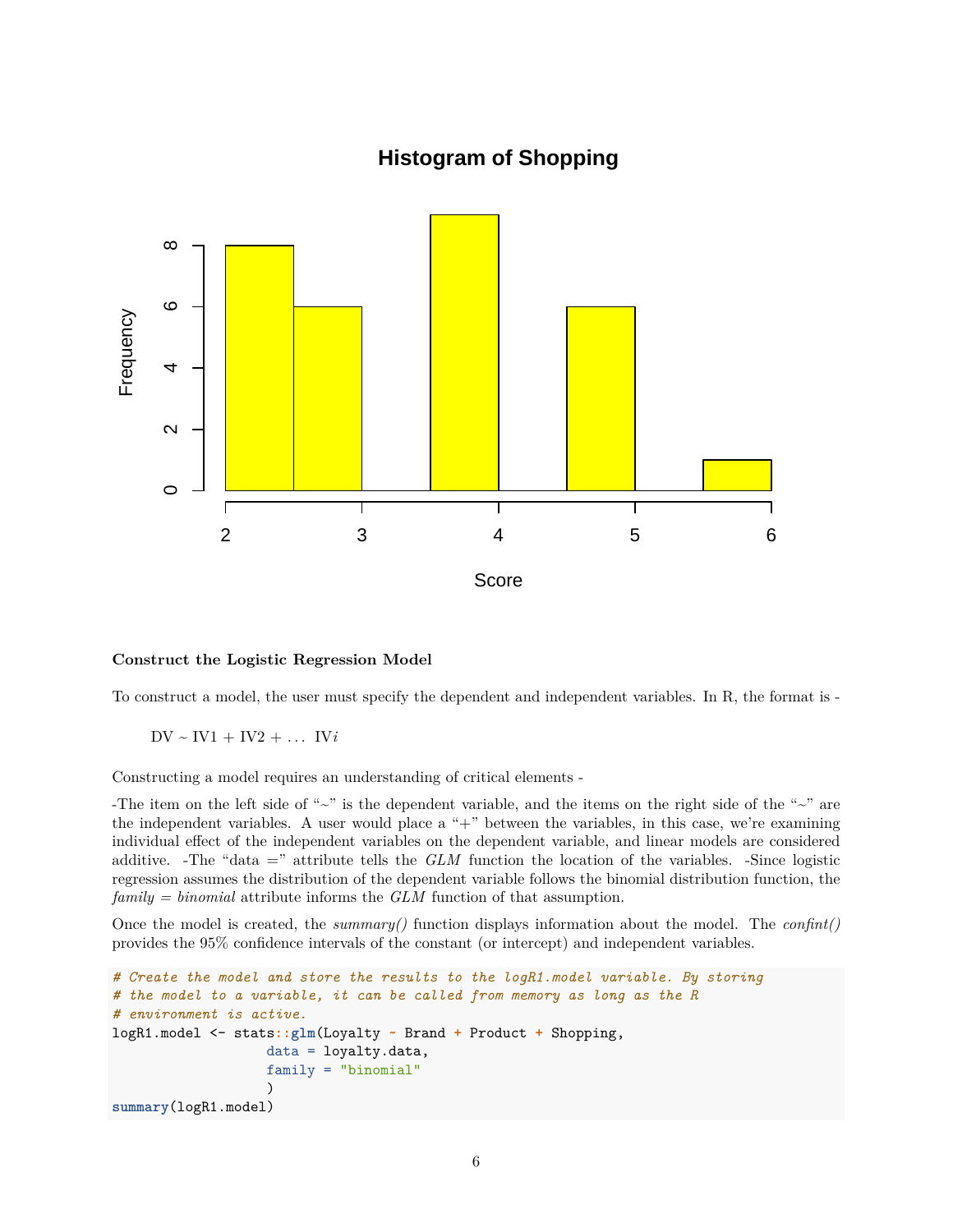```
##
## Call:
## stats::glm(formula = Loyalty ~ Brand + Product + Shopping, family = "binomial",
## data = loyalty.data)
##
## Deviance Residuals:
## Min 1Q Median 3Q Max
## -2.50745 -0.54518 0.04585 0.58398 1.67736
##
## Coefficients:
## Estimate Std. Error z value Pr(>|z|)
## (Intercept) -8.6419 3.3456 -2.583 0.00979 **
## Brand 1.2739 0.4789 2.660 0.00782 **
## Product 0.1862 0.3218 0.579 0.56292
## Shopping 0.5900 0.4912 1.201 0.22974
## ---
## Signif. codes: 0 '***' 0.001 '**' 0.01 '*' 0.05 '.' 0.1 ' ' 1
##
## (Dispersion parameter for binomial family taken to be 1)
##
## Null deviance: 41.589 on 29 degrees of freedom
## Residual deviance: 23.471 on 26 degrees of freedom
## AIC: 31.471
##
## Number of Fisher Scoring iterations: 5
confint(logR1.model)
## Waiting for profiling to be done...
## 2.5 % 97.5 %
## (Intercept) -16.9146286 -3.2190827
## Brand 0.4835753 2.4314888
## Product -0.4285137 0.8863323
## Shopping -0.3342646 1.6754398
```
The system-generated output from the *glm* function reports four pieces of information for the model -

- Call, which allows the user to confirm the model was constructed correctly
- Deviance residuals, which is information about the minimum, median, maximum, and first and third quartiles
- Coefficients, which displays the coefficients, standard errors, Z-values, and the statistical significance for each variable
- Null and Residual deviance, which compares the intercept-only (Null) model to the model with all variables included (Residual)
- AIC, which stands for the Akaike Information Criteria, is a maximum likelihood estimation statistic. For further reading on AIC, see Cavanaugh (2011).
- Fisher Scoring, which is the number iterations needed to fit the model.

Based on the output, the formula to predict the binary outcome would be displayed -

−8*.*6419 + (*Brand* ∗ 1*.*2739) + (*P roduct* ∗ 0*.*1862) + (*Shopping* ∗ 0*.*5900)

The individual independent variable coefficients are interpreted as log odds. For example, Brand increases the log odds of predicting Loyalty by 1.2739 (95% CI [0.4836, 2.4315]).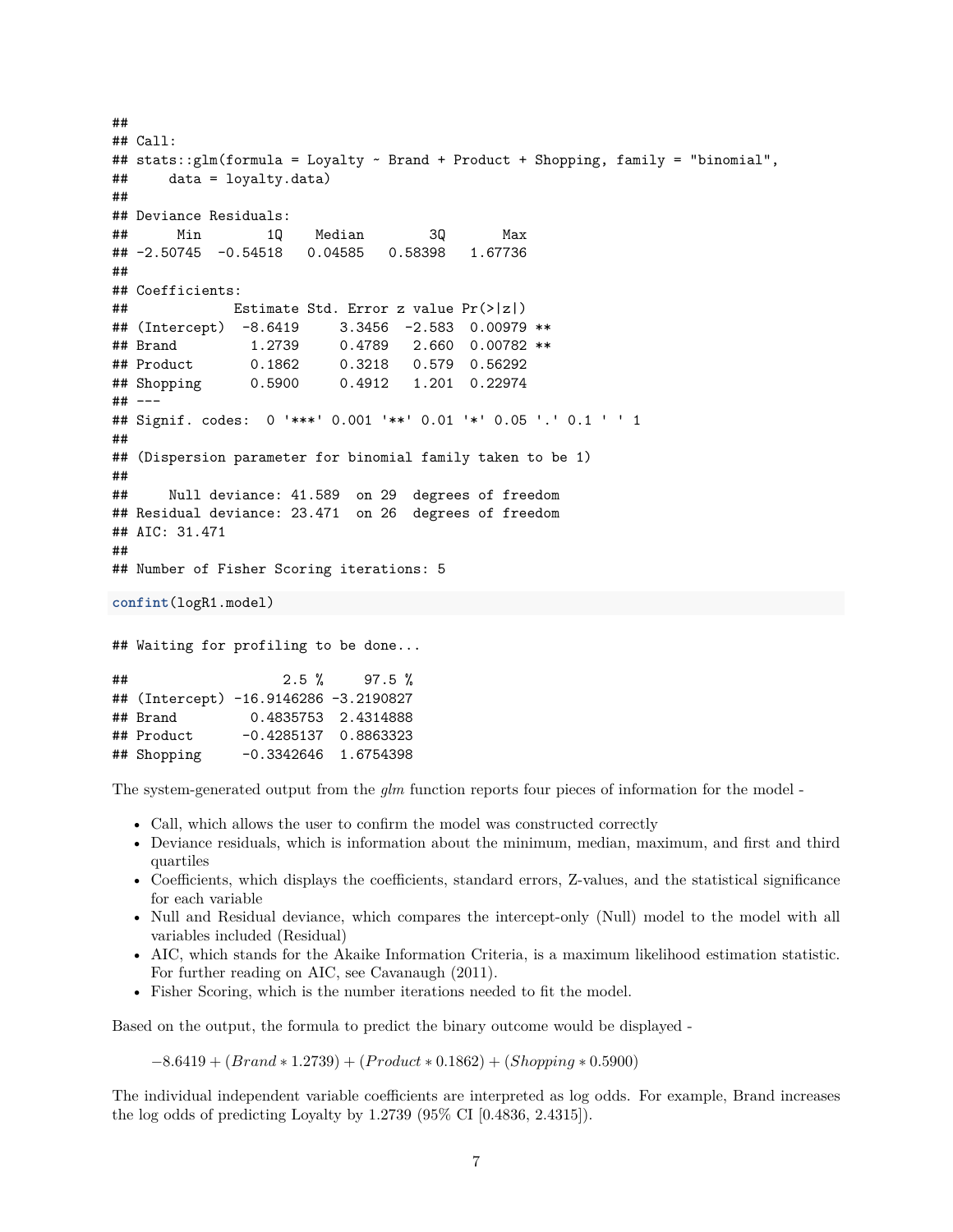#### **Examining Model Variance**

Once the model has been constructed, a user would perform an Analysis of Variance (ANOVA). Normally the built-in *aov* function would suffice -

**aov**(logR1.model)

.

```
## Call:
## aov(formula = logR1.model)
##
## Terms:
## Brand Product Shopping Residuals
## Sum of Squares 3.316062 0.006786 0.182013 3.995138
\## Deg. of Freedom 1 1 1 26
##
## Residual standard error: 0.3919938
## Estimated effects may be unbalanced
```
However, note the statement in the output that the estimated effects may be unbalanced. This situation is a common occurrence. No worries - there is a function to address this phenomenon. The *Anova* function from the {car} package provides the user with three types of variance analyses -

- Balanced number of observations in each group (Type I Sum of Squares), which is the same function as the *aov()* function
- Unbalanced number of observations in each group (Type II Sum of Squares)
- Interaction between variables (Type III Sum of Squares)

For logistic regression with unbalanced effects and no user *a priori* interaction specified, select the Type II test (either "II" or "2") with the **Wald** test statistic -

car**::Anova**(logR1.model, type = "II", test = "Wald")

```
## Analysis of Deviance Table (Type II tests)
##
## Response: Loyalty
## Df Chisq Pr(>Chisq)
## Brand 1 7.0754 0.007815 **
## Product 1 0.3347 0.562925
## Shopping 1 1.4424 0.229744
## ---
## Signif. codes: 0 '***' 0.001 '**' 0.01 '*' 0.05 '.' 0.1 ' ' 1
```
The output from this test can be interpreted as Brand being statistically significant in the prediction of loyalty, while Product and Shopping are not, based on the deviance of model residuals. This could be reported in APA format as -

An Analysis of Variance (ANOVA) was performed to examine the deviance between the null model and the model with variables. Using the Wald test statistic, only the variable Brand was considered statistically significant,

$$
\chi^2(1) = 7.075, p = .008
$$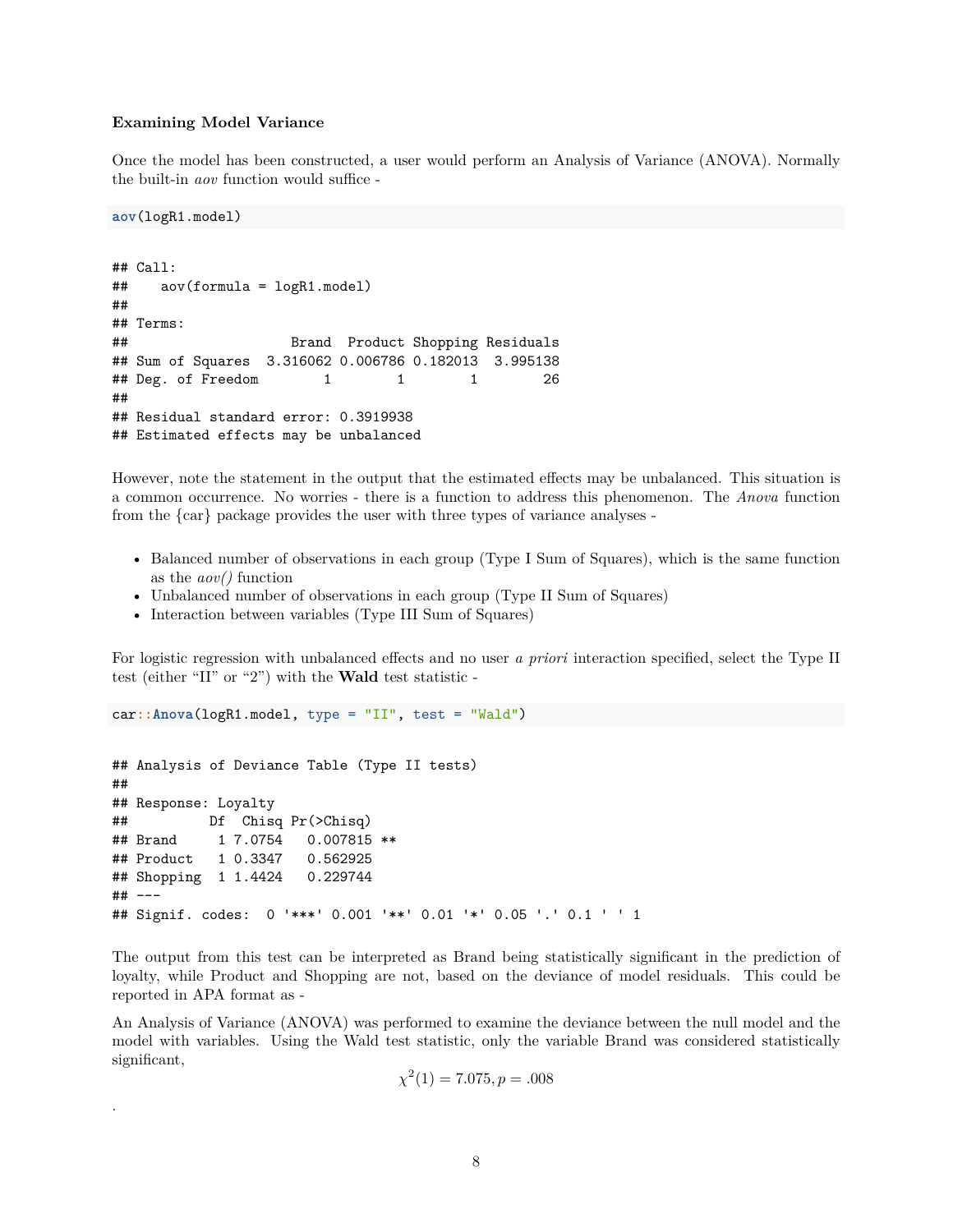### **Calculating the Model Fit**

Due to how a logistic model is constructed, there is no  $R^2$  calculation to assess model fit. However, through the years, attempts have been made to create a *pseudo R*<sup>2</sup> . Three types of approaches are usually considered: McFadden (1974), Cox and Snell (1989), and Nagelkerke (1991). The latter's approach was an extension of the Craig and Uhler (1970) model. For a detailed review of each of these approaches and others, see Smith and McKenna (2013).

A user can obtain the three statistics through the *nagelkerke* function from the {rcompanion} package -

```
rcompanion::nagelkerke(logR1.model)
```

```
## $Models
##
## Model: "stats::glm, Loyalty ~ Brand + Product + Shopping, binomial, loyalty.data"
## Null: "stats::glm, Loyalty ~ 1, binomial, loyalty.data"
##
## $Pseudo.R.squared.for.model.vs.null
## Pseudo.R.squared
## McFadden 0.435632
## Cox and Snell (ML) 0.453332
## Nagelkerke (Cragg and Uhler) 0.604443
##
## $Likelihood.ratio.test
## Df.diff LogLik.diff Chisq p.value
## -3 -9.0587 18.117 0.00041599
##
## $Number.of.observations
##
## Model: 30
## Null: 30
##
## $Messages
## [1] "Note: For models fit with REML, these statistics are based on refitting with ML"
##
## $Warnings
## [1] "None"
```
The three pseudo- $R^2$  values range from .453 to .604, which is a large effect (Cohen, 1992). Another statistic, which is similar to the *pseudo*  $R^2$  is the Likelihood Ratio (LR). The LR test was significant,

$$
\chi^2(30) = 18.117, p < .001
$$

, which can be interpreted as the three predictors contribute significantly to the model in comparison to the intercept only.

### **Diagnostic Plots for GLMs**

Using the *plot* command, a user can view six common graphs associated with modeling GLMs -

- Residuals vs Fitted (which  $= 1$ )
- Q-Q Plot (which  $= 2$ )
- Scale-Location (which  $= 3$ )
- Cook's Distance (which  $= 4$ )
- Residuals vs. Leverage (which  $= 5$ )
- Cook's Distance vs. Leverage (which  $= 6$ )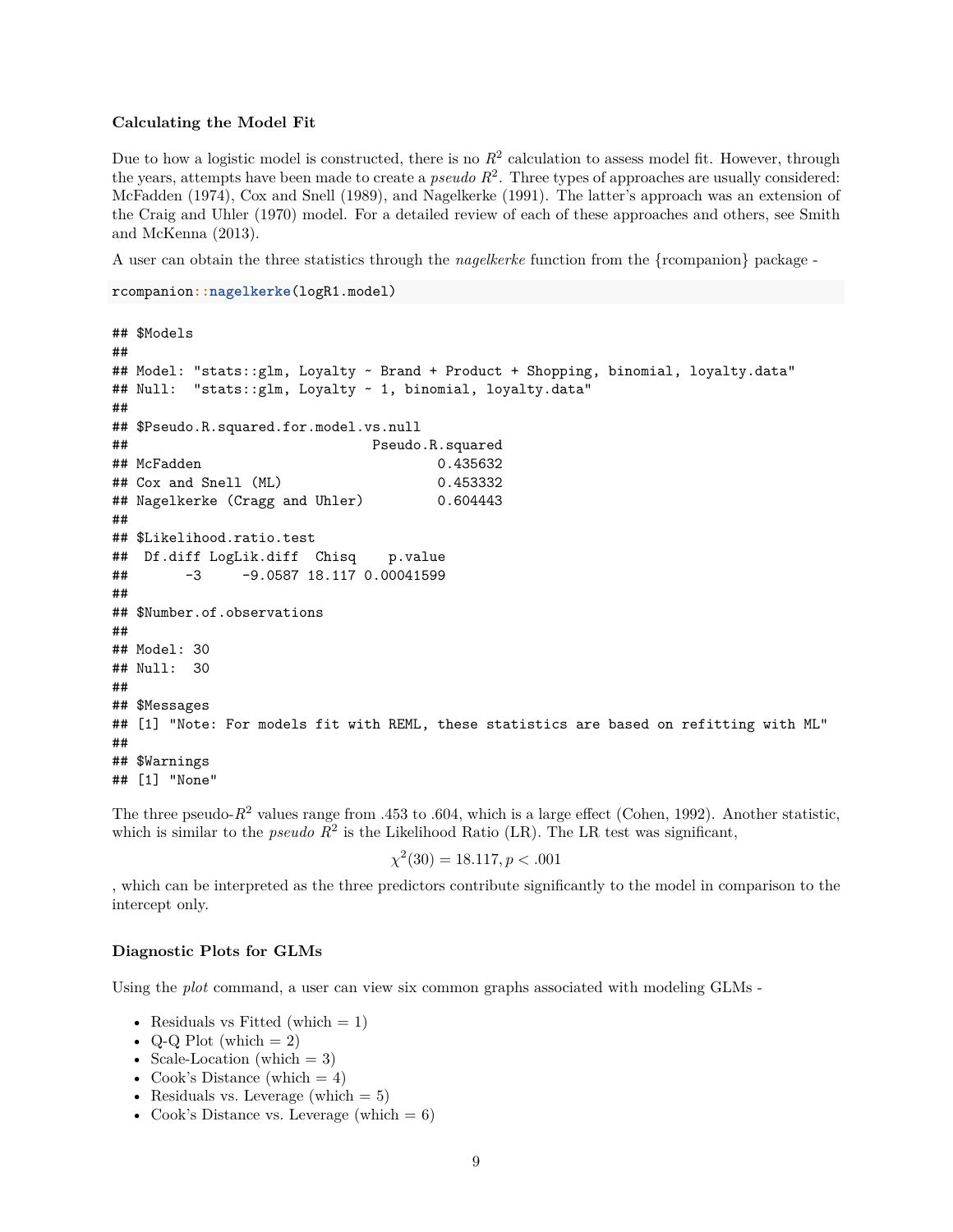**Residuals vs. Fitted** The first plot listed compares the logistic regression residual errors vs the fitted values. The dotted line displays the  $y = 0$  value. Points above the dotted line are positive residual values, while points below the dotted line are negative residual values. The red line is a smoothed curve to provide the user with a sense of the pattern of residual movement.

Plotting residuals is useful for identifying problems; however, as stated by Fox and Weinberg (2018), "less useful in determining the exact nature of the problem" (p. 388). By selecting "which  $= 1$ ", a user can obtain the plot of the residuals compared to fitted values -

**plot**(logR1.model, which = 1)



In this example, one can see how a series of greater positive and negative residuals influence the curve, specifically Records 6, 19, and 25.

**Normal Q-Q Plot** In this situation, the purpose of a Q-Q plot is to display the model's residuals across a theoretical normal distribution. Points on or near the line are considered normally distributed. By selecting "which  $= 2$ ", a user can obtain the Normal Q-Q plot -

**plot**(logR1.model, which = 2)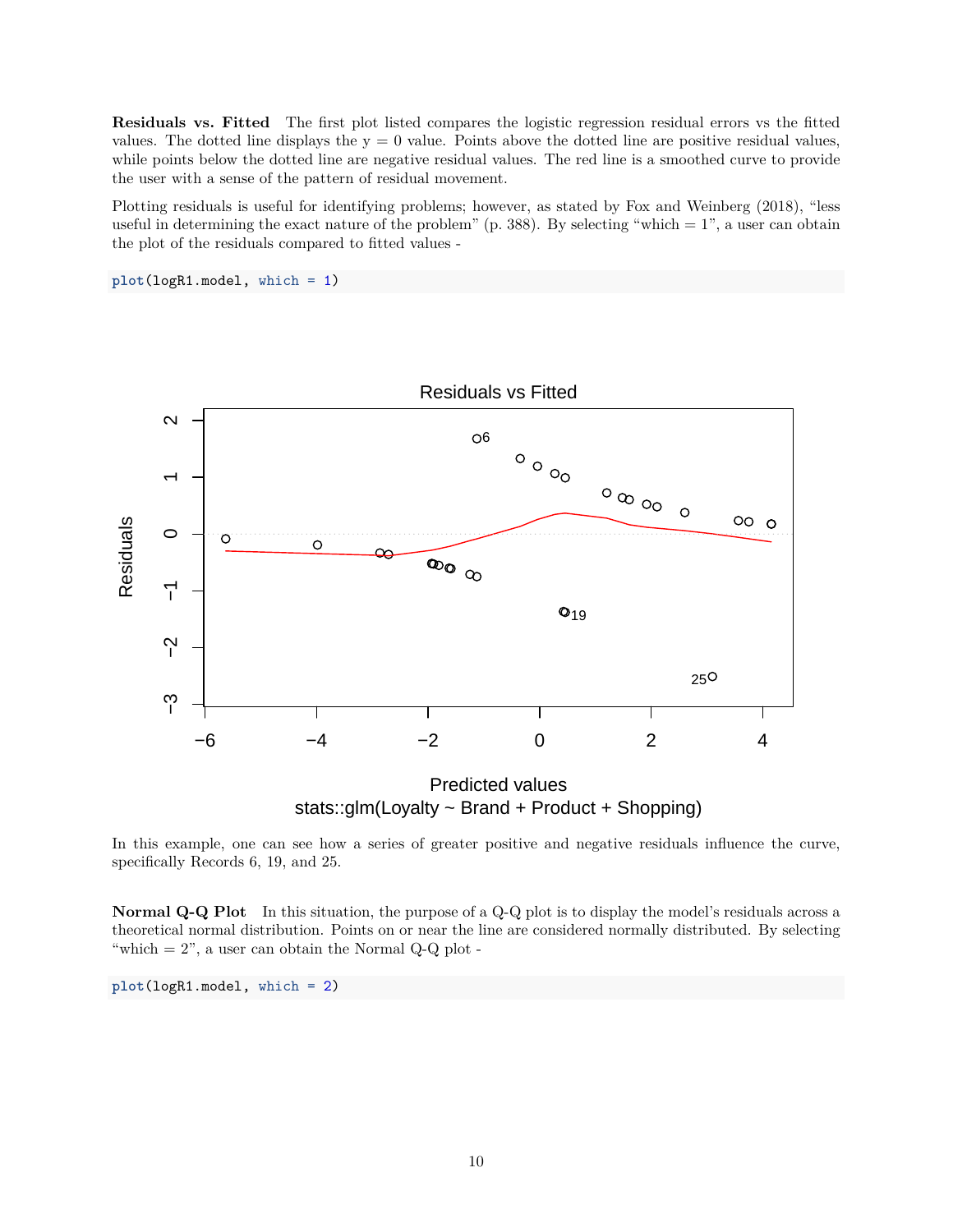

stats::glm(Loyalty ~ Brand + Product + Shopping)

Note Record 25 and its distance from the line; however, it could be within a 95% confidence interval. For an understanding of how to create a Q-Q plot with confidence intervals, see Kassambara (2020) or Ready (2019).

**Scale-Location Plot** The scale-location plot indicates the spread of points across predicted value ranges. All forms of regression assume the variance should be equal across the predictor range. Thus, the red line should be nearly horizontal. By selecting "which  $= 3$ ", a user can obtain the Scale-Location plot -

**plot**(logR1.model, which = 3)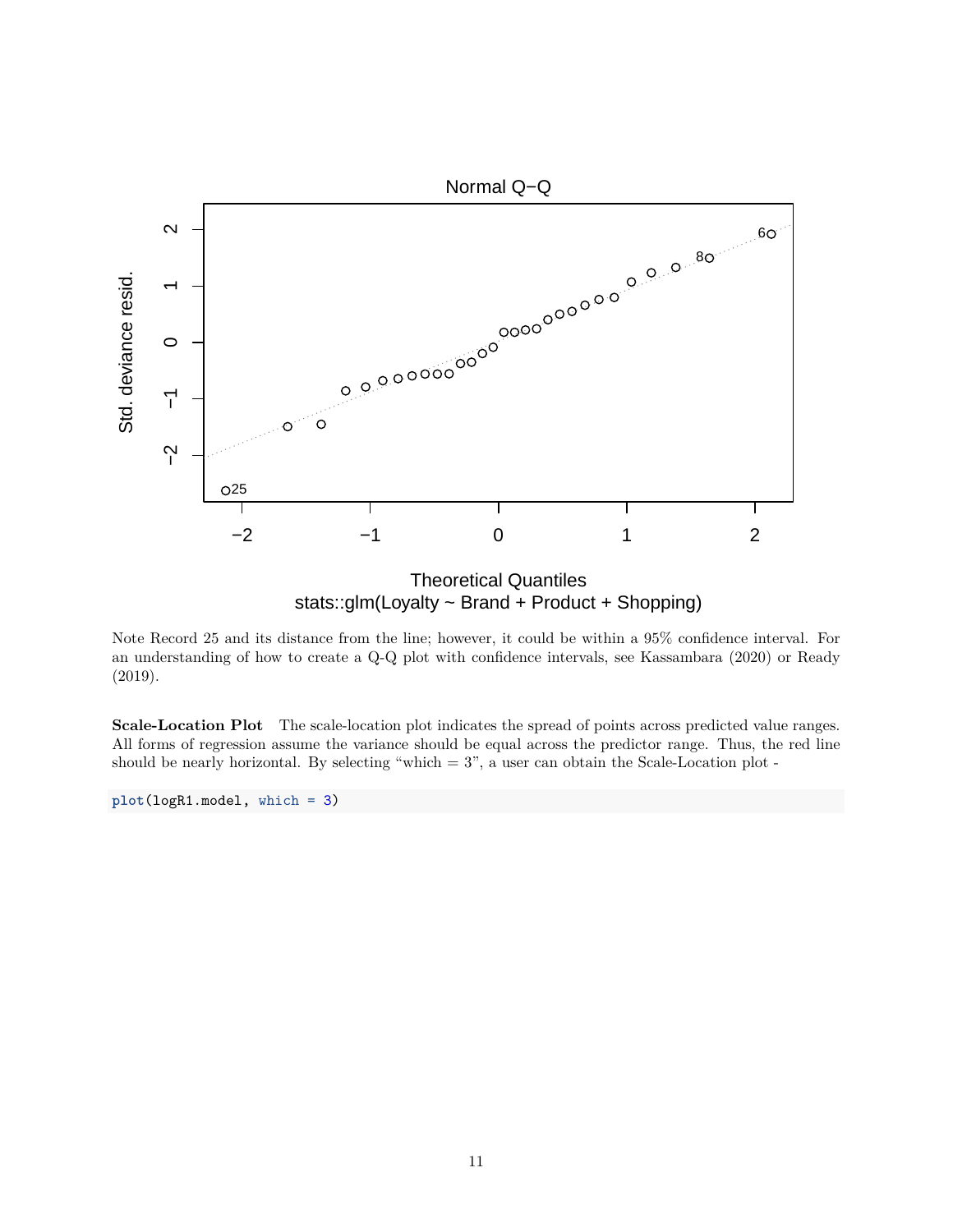

In our case, a peak is formed. This peak could be attributed to the leverage of three items (Records 6, 8, and 25), or perhaps some of the independent variables should be transformed.

**Cook's Distance** Cook (1977, 1979) explored detecting influential observations in regression. Influential observations, or outliers, can negatively influence models and has been the focus of much research. From this work, Cook formulated a distance statistic (Cook's *D*) based on the least-squares estimate. This distance applies to not only linear but logistic regression.

By selecting "which  $= 4$ ", a user can obtain not only the Cook's distance for each record, but a plot of the Cook's distance -

**plot**(logR1.model, which = 4)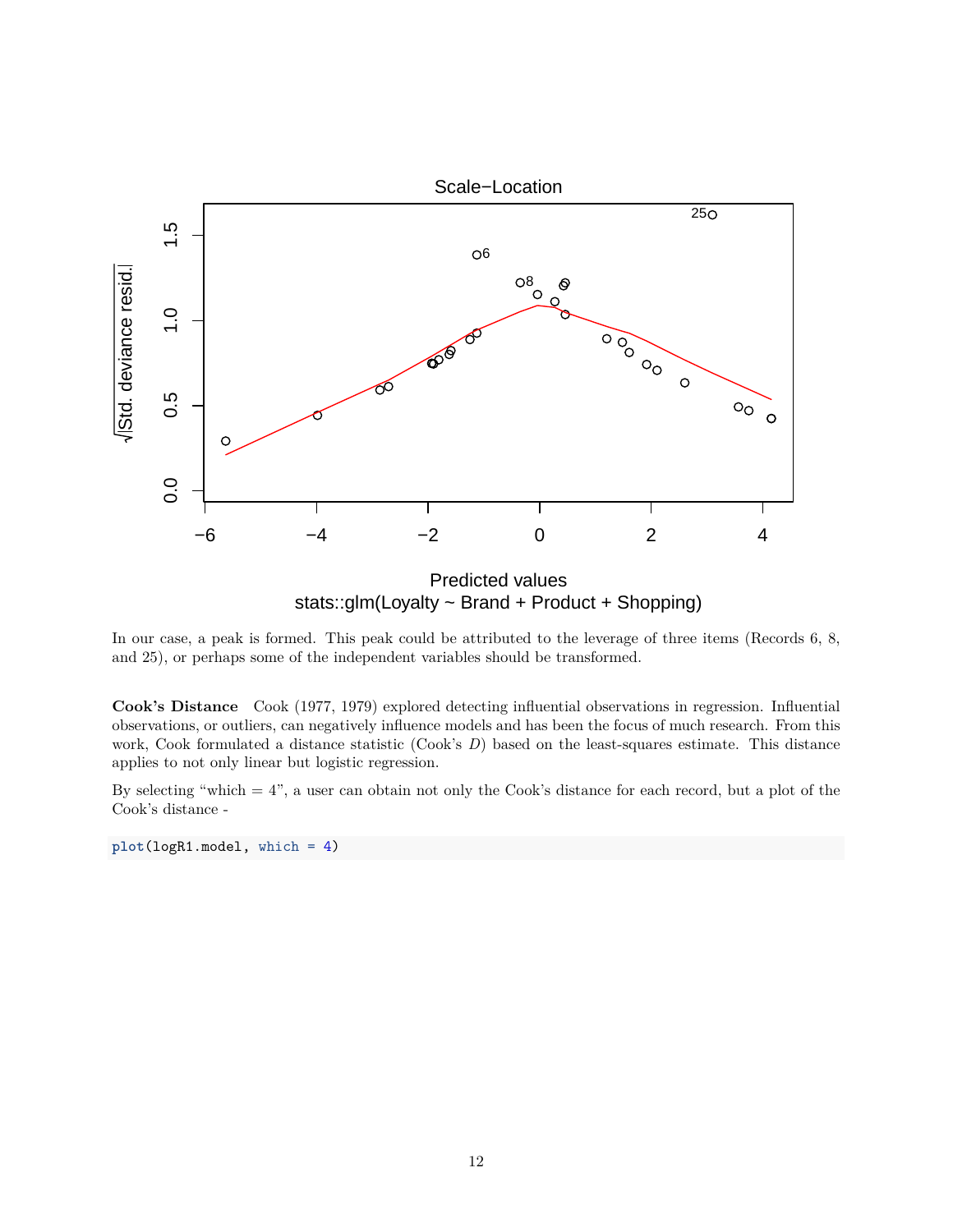

While the Cook's distance for Records 6 and 8 is large, the distance for Record 25 is larger. Move to the Residual vs. Leverage section for an additional discussion.

**Residual vs. Leverage** The next plot incorporates the analysis of residual, leverage, influence, and Cook's Distance. Leverage is defined as the difference between the predictor variable and the mean predictor variable. Influence is defined as the contribution of each data point to the determination of the least-squares estimate of the parameter vector (Cook, 1977).

By selecting "which  $= 5$ ", a user can obtain a plot of the Cook's distance -

**plot**(logR1.model, which = 5)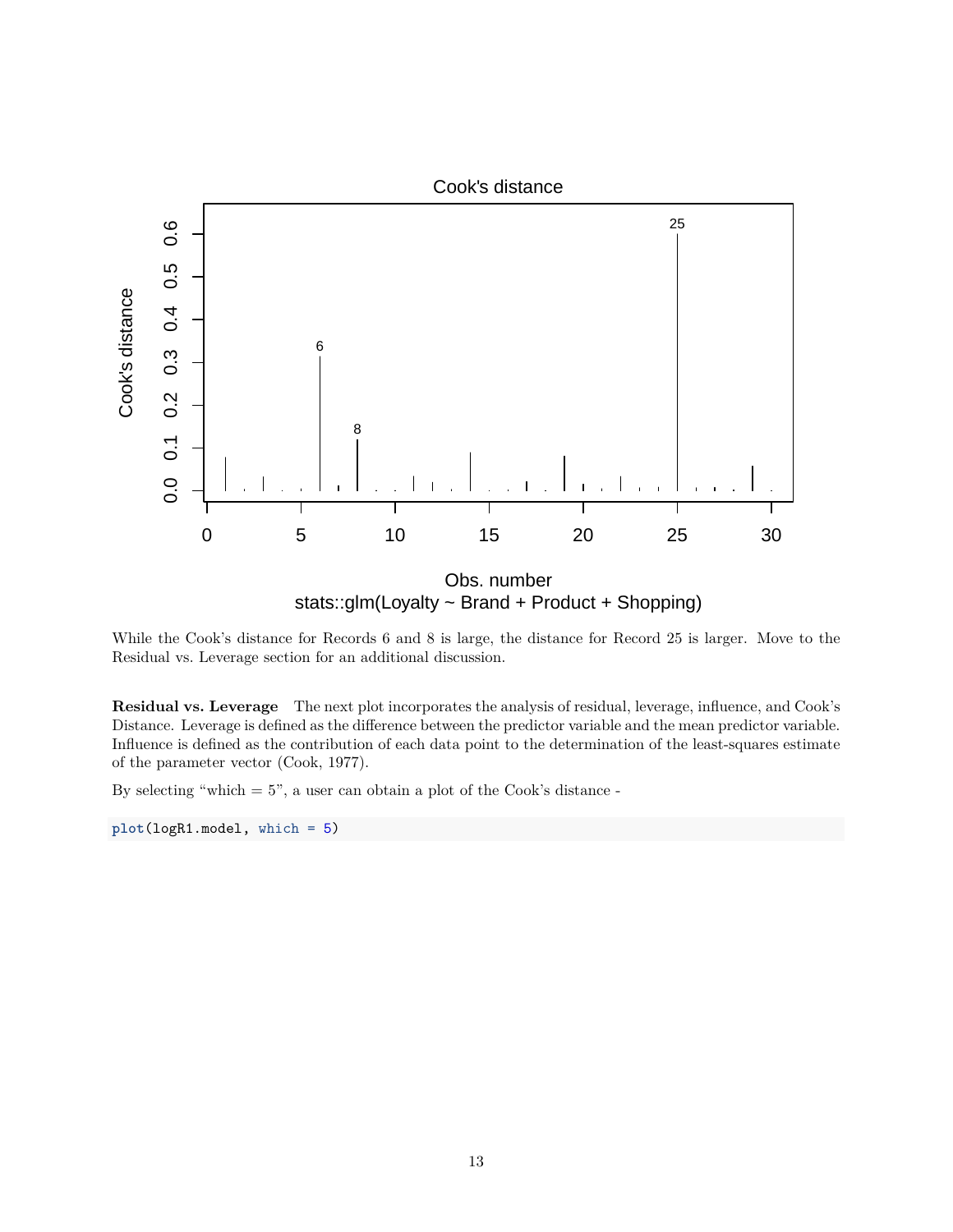

As reported before, Record 25 is outside Cook's distance. A researcher would use this information to consider (a) removing record 25 and rerunning the model, (b) transform the independent variable(s) to eliminate the outlier, or (c) retain the abnormal record and explore its existence.

**Cook's Distance vs. Leverage** The final diagnostic plot displays Cook's \*D' compared to variable leverage. A rule of thumb is if Cook's  $D > 1$ , it exerts too much leverage. By selecting "which = 6", a user can obtain the Cook's distance vs. Leverage plot.

**plot**(logR1.model, which = 6)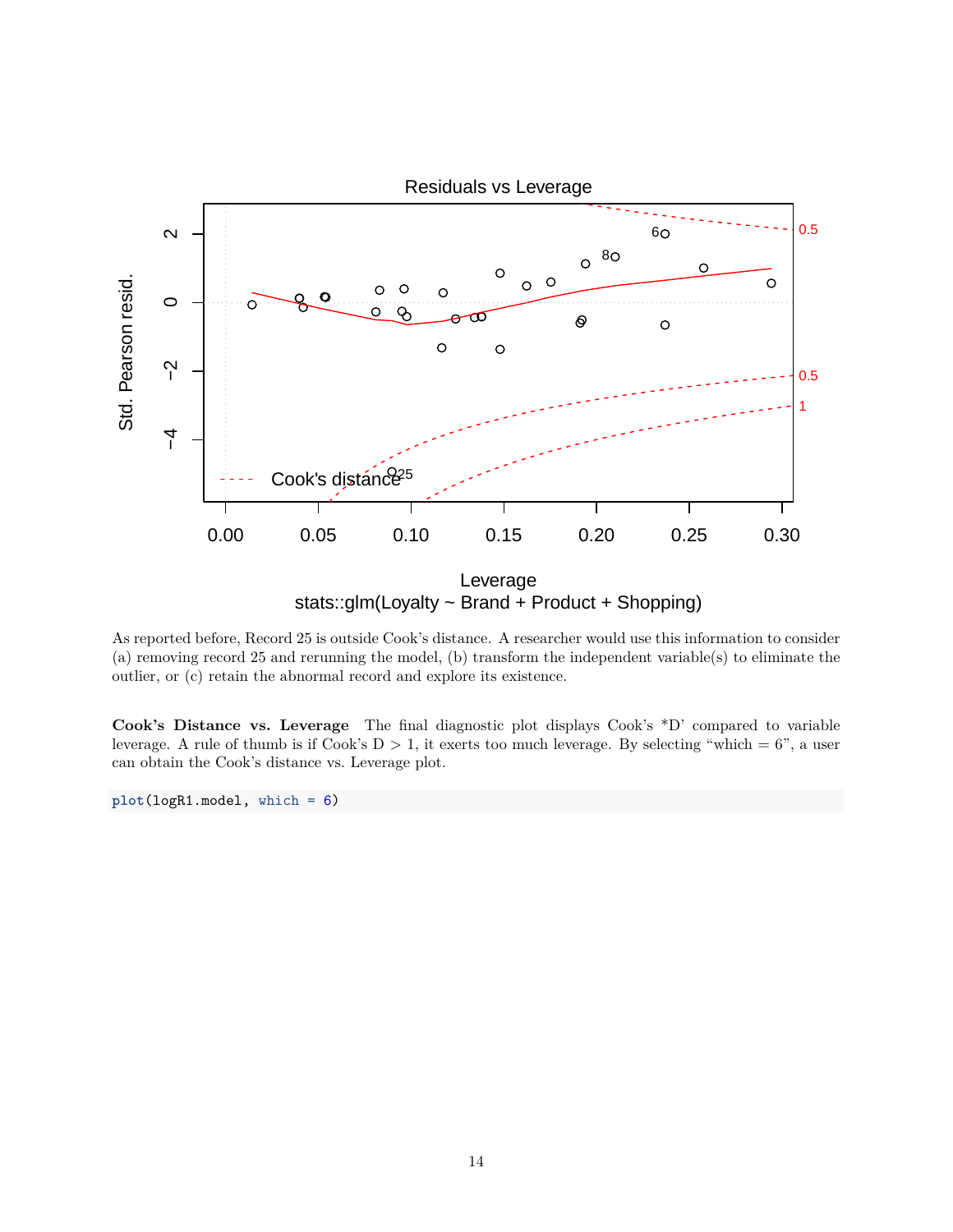

Note that both Records 6 and 25 appear to exert excessive leverage. A common approach would be to

remove Record 25 from the model, and reconstruct the model.

References:

Cavanaugh, J. E. (2011). Akaike information criterion. In N. J. Salkind (Ed.), *Encyclopedia of measurement and statistics* (pp. 16-17). SAGE Publications.

Cook, R. D. (1977). Detection of influential observation in linear regression. *Technometrics. 19* (1), 15-18. <https://doi.org/10.1080/00401706.1977.10489493>

Cox, D. R., & Snell, E. J. (1989). *The analysis of binary data* (2nd Ed.). Erlbaum.

Cragg, S. G., & Uhler, R. (1970). The demand for automobiles. *Canadian Journal of Economics, 3* (3), 386-406.<https://doi.org/10.2307/133656>

Fox, J. (2020, March 10). *car: Companion to applied regression*. [https://cran.r-project.org/web/packages/](https://cran.r-project.org/web/packages/car/car.pdf) [car/car.pdf](https://cran.r-project.org/web/packages/car/car.pdf)

Fox, J., & Weisberg, S. (2019). *An R companion to applied regression* (3rd Ed.). SAGE Publications.

Halperin, M., Blackwelder, W. C., & Verter, J. I. (1971). Estimation of the multivariate logistic risk function: a comparison of the discriminant function and maximum likelihood approaches. *Journal of Chronic Diseases, 24* (2-3), 125-158. [https://doi.org/10.1016/0021-9681\(71\)90106-8](https://doi.org/10.1016/0021-9681(71)90106-8)

Kassambara, A. (2020, February 13). ggpubr: 'ggplot2' based publication ready plots. [https://cran.r](https://cran.r-project.org/web/packages/ggpubr/index.html)[project.org/web/packages/ggpubr/index.html](https://cran.r-project.org/web/packages/ggpubr/index.html)

Malhotra, N. K. (2019). *Marketing research: An applied orientation* (7th ed.). Pearson.

Mangiafico, S. (2020, February 9). *rcompanion: Functions to support extension education program evaluation*. <https://cran.r-project.org/web/packages/rcompanion/rcompanion.pdf>